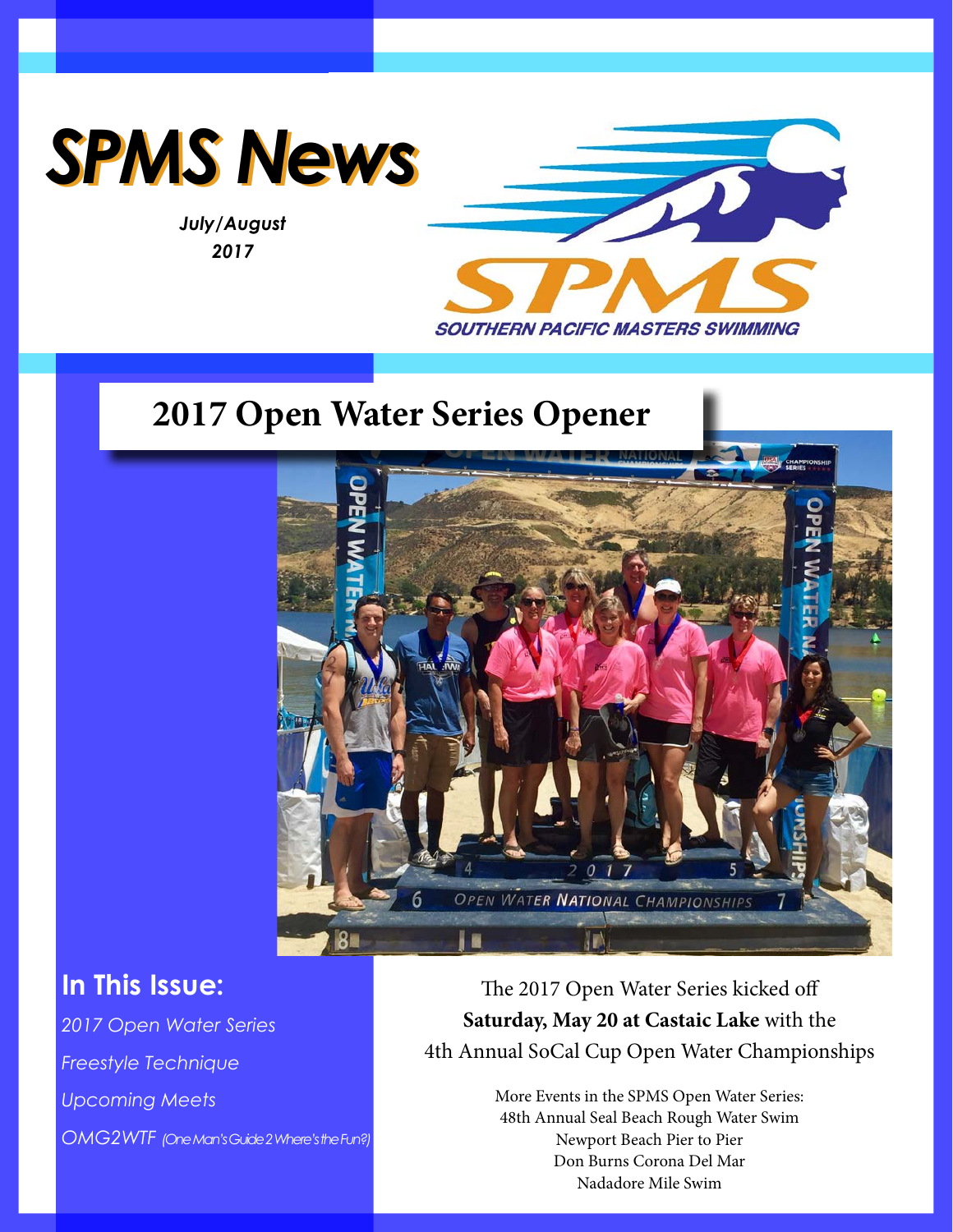### **July 8, 2017 Newport Pier to Pier 2 Mile Swim**

#### **10 am Start Time 9 am check-in and late registration opens at lifeguard tower M**

USMS Sanction

**Location:** Balboa (Main St Parking lot). Palm St. & Balboa Blvd.

**Directions:** South on Balboa Blvd. to Palm St. Right turn into Main St. parking lot.

Pay and Park, walk to tower closest to Balboa Pier on North Side. No transportation available.

**Entry Fee:** \$60 pre-entry. \$80 race day (please pre-enter!).

**Course:** 2 mile swim starts at Balboa Pier and ends at Newport Pier.

Starting at Tower M, swimmers will proceed to a buoy and make a right shoulder turn towards the Newport Pier. Swimmers will continue parallel to the beach until they reach the Newport Pier at Tower 20. The finish line is at Tower 20. This is an open ocean swim with no bottom or walls to hang onto, ocean conditions are always changing. water temp and conditions subject to change. **Rules:** U.S. MASTERS SWIMMING RULES GOVERN THIS EVENT.

**Awards:** 1st, 2nd, and 3rd Overall Finishers and 1st Place Divisional Awards presented at conclusion of the swim. **Paddlers:** It is always recommended that swimmers wear a bright cap and be accompanied by a safety paddler!

#### **Divisions:**

Masters 50-54 years Masters 55-59 years Veteran 60-64 years Veteran 65-69 years Veteran 70-74 years Super Veteran 75 year plus All Newport Lifeguard Division All Men's Wetsuit Division All Women's Wetsuit Division

**August 19, 2017 "Don Burns" Corona del Mar 1 Mile Swim**

**10 am Start Time 9 am check-in and late registration opens at lifeguard tower #3, Corona del Mar Main Beach**

#### USMS Sanction **Location:**

Lifeguard Tower 3 – Tower nearest the jettyBig Corona Beach in Corona del Mar

**Directions:** 73 south/north to MacAurther Blvd, PCH south, Turn onto Marguerite and right onto Ocean Blvd. Take the large driveway on the left down to the City parking lot on the beach. Parking charge at Big Corona Beach lot.

**Entry Fee:** \$60 pre-entry. \$80 race day (please pre-enter!).

**Course:** Starting from the sand next to the Corona del Mar jetty. Swim to buoy 300 yards offshore and then down coast. Round buoys on your left shoulder, return up coast along the swim lines to the first buoy and swim to a finish onshore where you began, at Lifeguard Tower #3.

**Awards:** 1st, 2nd and 3rd Place Overall Finishers (Male and Female) - and 1st Place Divisional Awards presented at the conclusion of the event.

**Rules:** U.S. MASTERS SWIMMING RULES GOVERN THIS EVENT.

**Paddlers:** It is always recommended that swimmers wear a bright cap and be accompanied by a safety paddler!

| Divisions:                            |
|---------------------------------------|
| All Wetsuits/Neoprene caps must enter |
| wetsuit division.                     |
| Seniors 19-24 years                   |
| Seniors 25-29 years                   |
| Masters 30-34 years                   |
| Masters 35-39 years                   |
| Masters 40-44 years                   |
| Masters 45-49 years                   |

Masters 50-54 years Masters 55-59 years Veteran 60-64 years Veteran 65-69 years Veteran 70-74 years Super Veteran 75 year plus All Newport Lifeguard Division All Men's Wetsuit Division All Women's Wetsuit Division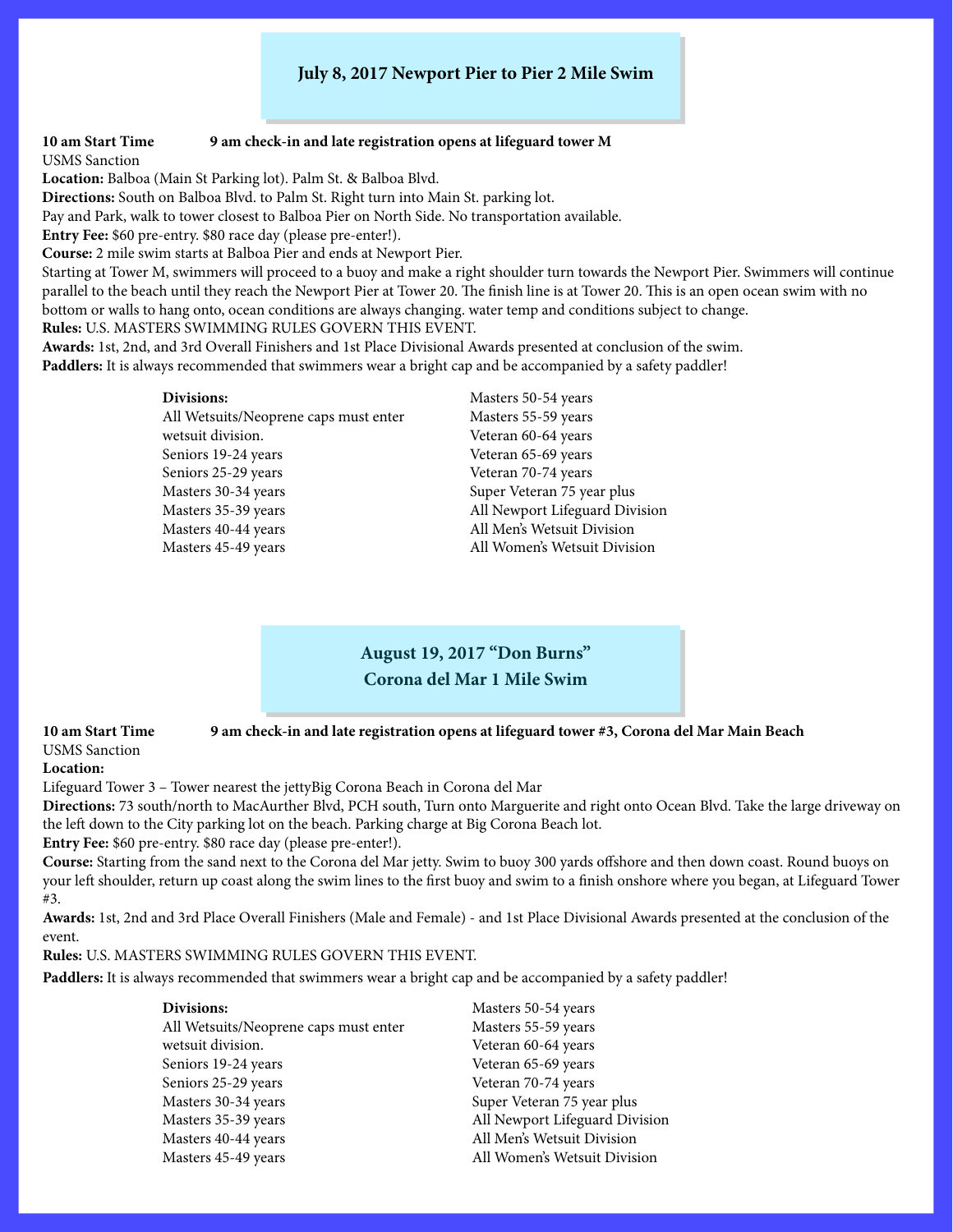

*For years, I have observed that in many swim articles or videos that turn the spotlight towards freestyle "technique," that somehow I still have an unclear picture of what is the "latest and greatest" contemporary thing happening with this stroke. Especially the pulling motion! It seems that when anyone writes about the physics part of the stroke or other technical mechanics, things just get confusing. Then there are the videos. Sometimes they are shot so that all you see are blurry side-view pics that really don't show you the actual arm pull. I've concluded, with regard to freestyle, that the pulling motion is one of swimming's best-kept secrets.*

# **Freestyle Technique: Pulling Motion**

*By Coach Bill Paine, Tech Masters @MIT*

In November 2016, 4-time Olympian and noted author, Sheila Taormina, delivered an enthusiastic, laughter infused, and extremely insightful presentation to 150 coaches at the National Coaches Clinic held in beautiful San Mateo, CA. Taormina confessed that this was her first time talking about the stroke to a group of masters' coaches.

Taormina's session was called "Beyond Mechanics: Coaching a Propulsive Freestyle Stroke" and focused on the power generated from what happens underwater. For this article, I'd like to zero in on the arm entry and pulling motion. Of course, I have come to realize that it is much easier to demonstrate these mechanics on deck with my swimmers from Tech Masters (MIT), but for today, I'll do my best to describe some key areas that Taormina highlighted, and offer my own words and descriptions to help you get started on improving your technique. And just so visualizing this is a bit easier, try to think of lying on your belly on the pool deck, and think of all the small tiles underneath you as if they were lines on a piece of graph paper.

### **Let's start with hand entry:**

The older and outdated method involved your hand landing in front of your head (fingers first), then tracking to a target that would be your centerline (think straight out in front of the center of your skull). The newer method suggests that your hand

enters the water, fingers first, and moves forward and targets a spot that is basically in alignment with the width of your shoulders. As the arm is extended and the hand starts to "catch" water, the elbow pops up a bit, allowing the hand, wrist, forearm, and even other parts of the arm to become, in essence, a bigger paddle, thus giving you a bigger surface area, and for simpleminded folks (like myself), a bigger pull. Sometimes this is referred to as a "high elbow catch." This bigger "paddle" gets you more resistance and traction during the pull, which needs to move you forward down the lane. Don't make the mistake of focusing on the "hand" pull because the pulling motion is bigger, so think of it as an "arm" pull.

As the hand/arm creates resistance and the pulling motion begins, the hand/arm starts to track in an outward direction. Remember the right arm tracks out toward the lane line on your right. The left arm tracks out to the lane line on your left. I sometimes tell my swimmers to think of the arm pull motion as being similar to a small "question mark." This is significant, because some coaches and swimmers like to think of the pulling motion as a straight arm pull, but Taormina thinks differently. After the catch and the elbow popping up a bit, your hand should track outward toward the lane line. This can be between 4 and 8 inches, or about one to two hand-widths.

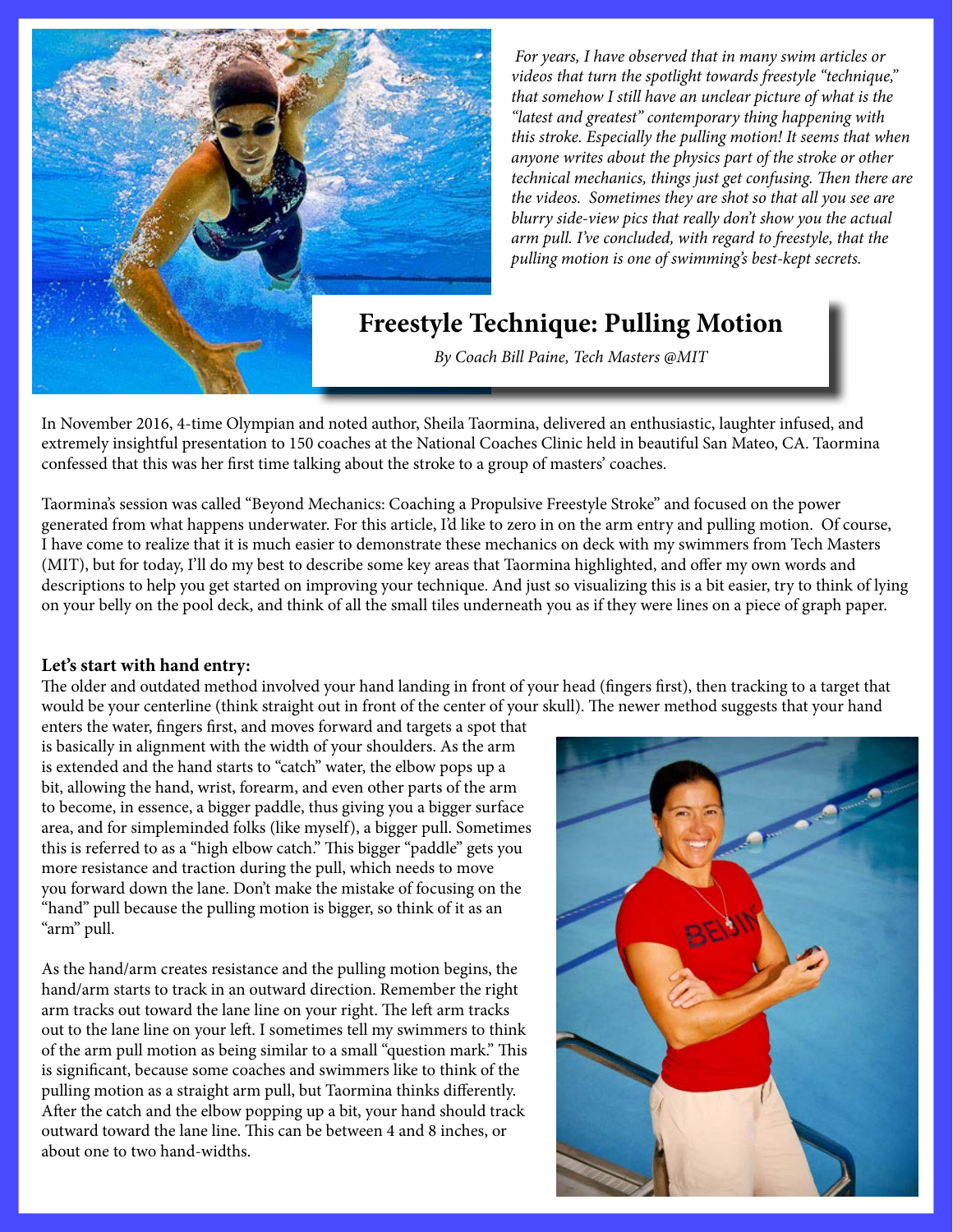### **Elbow position is key when learning this technique:**

As the pulling motion begins, the hand/arm tracks outward. Now, right around the time the arm crosses, let's say, the chin line, at this point, the arm starts to

# **Freestyle Technique: Pulling Motion (cont'd)**

*By Coach Bill Paine, Tech Masters @MIT*

track inward toward the body. For some swimmers, in the old stroke, your hand and arm would move towards your centerline, which would be the middle of your chest, and then push backwards. But with the new propulsive freestyle stroke described by Taormina, your arm tracks in toward your body but only to a line that would be equivalent to your shoulder line. I know this is confusing, so visualize this: draw an imaginary line that would go from your nipple (can I say nipple?) to your feet. The arm never crosses this boundary during the pulling motion.

The last area of the pull to discuss is the "finish." For me, I used to tell my swimmers that your hand should pull as far back to where the coins would be in your pockets (if you were wearing slacks). This way, you would have big long finishing strokes, especially for distance swimmers. However, with the newer propulsive freestyle stroke, pretend you are wearing blue jeans, and put your fingers in that weird tiny pocket that is above the regular pocket. Taormina suggests that your hand tracks back to this area, and then you would end the pulling motion and finish phase. Next your hand would exit the water and you would begin the recovery stage.

Of course, learning to have a propulsive freestyle stroke involves many items and details, i.e., moving body parts, rotation, kicking, an open mind, and more! If you are looking for more info, you might want to read Swim Speed Secrets for Swimmers and Triathletes by Sheila Taormina. Gaining a better picture and understanding of what is happening during the pulling motion can make a big difference in your freestyle.

### **Last point:**

Getting advice from a 4-time Olympian as she unravels the mystery is a great start. And make no mistake – Sheila Taormina is letting the best kept secrets out of the bag!



#### **Beata Konopka**

Conejo Valley Masters Coach Nancy Kirkpatrick-Reno Outstanding Performance at 2017 Spring Nationals

*April 2017*

**Marlow Peterson** Mission Viejo Masters Coach Mark Moore Improvement, Performance, and Commitment

# Club Swimmers of the Month

**Elizabeth Olsheim** Mission Viejo Masters Coach Tina Sanderson

*May 2017*

Discipline in practice and competitive spirit!

**Ana Fradkin** Southern California Aquatic Masters Coach Rossella Pescatori For Organizing the team and relays for Nationals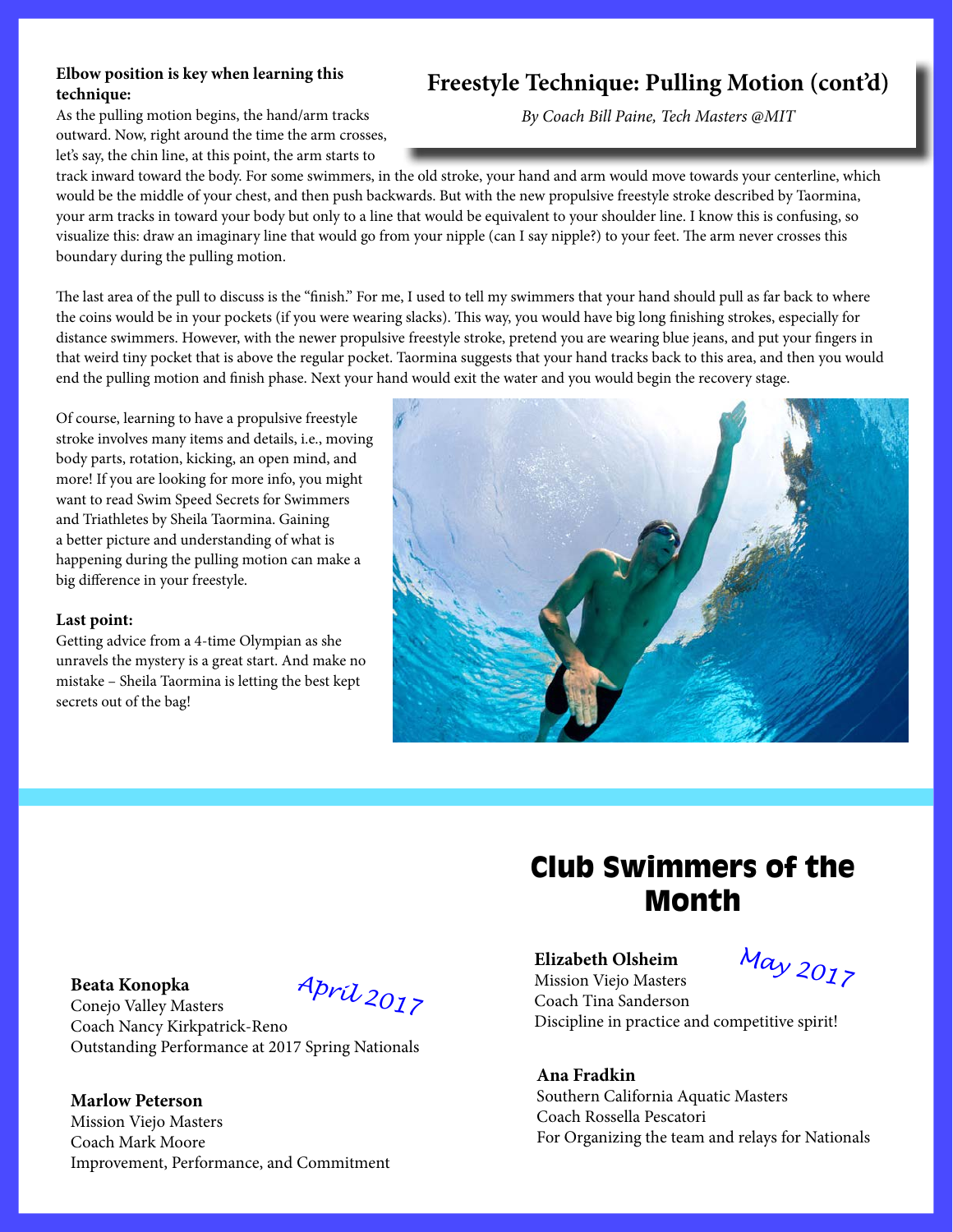

**A portion of the proceeds from this meet will go towards the Patrick Moore Memorial College Scholarship Fund**

**Facility:** Saddleback College Pool is an outdoor, 50m competition pool at Saddleback College located at 28000 Marguerite Parkway, Mission Viejo, CA. The length of the competition course without a bulkhead is in compliance and on file with USMS in accordance with articles 105.1.7 and 107.2.1. STARTING BLOCKS FOR THIS MEET WILL BE AT THE START END ONLY.

**Directions:** From the I-5 freeway, exit at Avery Parkway in Mission Viejo and head East. Once you pass through Marguerite Parkway and up a small hill, you will enter the campus on your left. Turn right on Campus Drive East and follow it around to the athletic facilities. The pool will be on your left. Parking in Lot 4 or 7/7a. \$5.00 parking fee. **Eligibility:** Open to any current 2017 USMS registered swimmers. Age on December 31, 2017 determines age group for USMS swimmers in the meet. **Swimmers under 18 must be USMS members. Entry Deadline:** Relay cards for events 1 to 4A are due by 9:30 a.m., events 5 to 8A by 10:30 a.m., and events 9 to 12A by 11:30 a.m. **Seeding:** All events will be deck seeded slowest to fastest, by entered time, ages and sexes combined. **Relays:** All relays will be deck entered at the meet. **Awards: 1st place medals, ribbons 2nd -3d place. Family Relays Rules:** Must have at least one adult (18+) on the relay. At least two members must be from the same family. (2 families can swim together)

**Entry Fees:** USMS members: \$30.00 per swimmer surcharge. Swimmers must complete an entry card and provide a photocopy of their 2017 USMS card. \$10.00 (family only relay swimmer)

**Family BBQ:** - **around 1:00 after the meet. (BBQ pull pork, baked beans, and watermelon)**  Cost: \$10.00 per person.

**Online Entries:** Sign-up early at http://www.spmasterswim.org /w/SPMS/

**Questions:** Mark Moore, Meet Director (949) 233-6521; coachmark@mastersmcnswim.org



#### **Order of Events 10:00AM Start**

- 1. Women 400 m. MedleyRelay
- 2. Men 400 m. Medley Relay
- 3. Women 200 m. Freestyle Relay
- 4. Men 200 m. Freestyle Relay

\*\*\*\*\*\*\*\*\*\*\*\*\*\*\*\*\*\*\*\*\*\*\*\*\*\*\*\*\*\*\*\*\*\*\*\* **10 minute Break**

### **4A** - **4 x 50 Freestyle Family Relay** \*\*\*\*\*\*\*\*\*\*\*\*\*\*\*\*\*\*\*\*\*\*\*\*\*\*\*\*\*\*\*\*\*\*\*\*\*\*

- 5. Mixed 200 m. MedleyRelay
- 6. Women 400 m. Freestyle Relay
- 7. Men 400 m. Freestyle Relay
- 8. Mixed 200 m. Freestyle Relay

#### **10 minute Break 8A** - **4 x 50 Wet T-shirt Family Relay** \*\*\*\*\*\*\*\*\*\*\*\*\*\*\*\*\*\*\*\*\*\*\*\*\*\*\*\*\*\*\*\*\*\*\*\*

\*\*\*\*\*\*\*\*\*\*\*\*\*\*\*\*\*\*\*\*\*\*\*\*\*\*\*\*\*\*\*\*\*\*\*\*

- 9. Mixed 400 m. Freestyle Relay
- 10. Women 200 m. MedleyRelay
- 11. Men 200 m. Medley Relay
- 12. Mixed 400 m. Medley Relay

#### **15 minute Break 12A** - **4 x 50 Watermelon Family Relay** \*\*\*\*\*\*\*\*\*\*\*\*\*\*\*\*\*\*\*\*\*\*\*\*\*\*\*\*\*\*\*\*\*\*\*\*\*

\*\*\*\*\*\*\*\*\*\*\*\*\*\*\*\*\*\*\*\*\*\*\*\*\*\*\*\*\*\*\*\*\*\*\*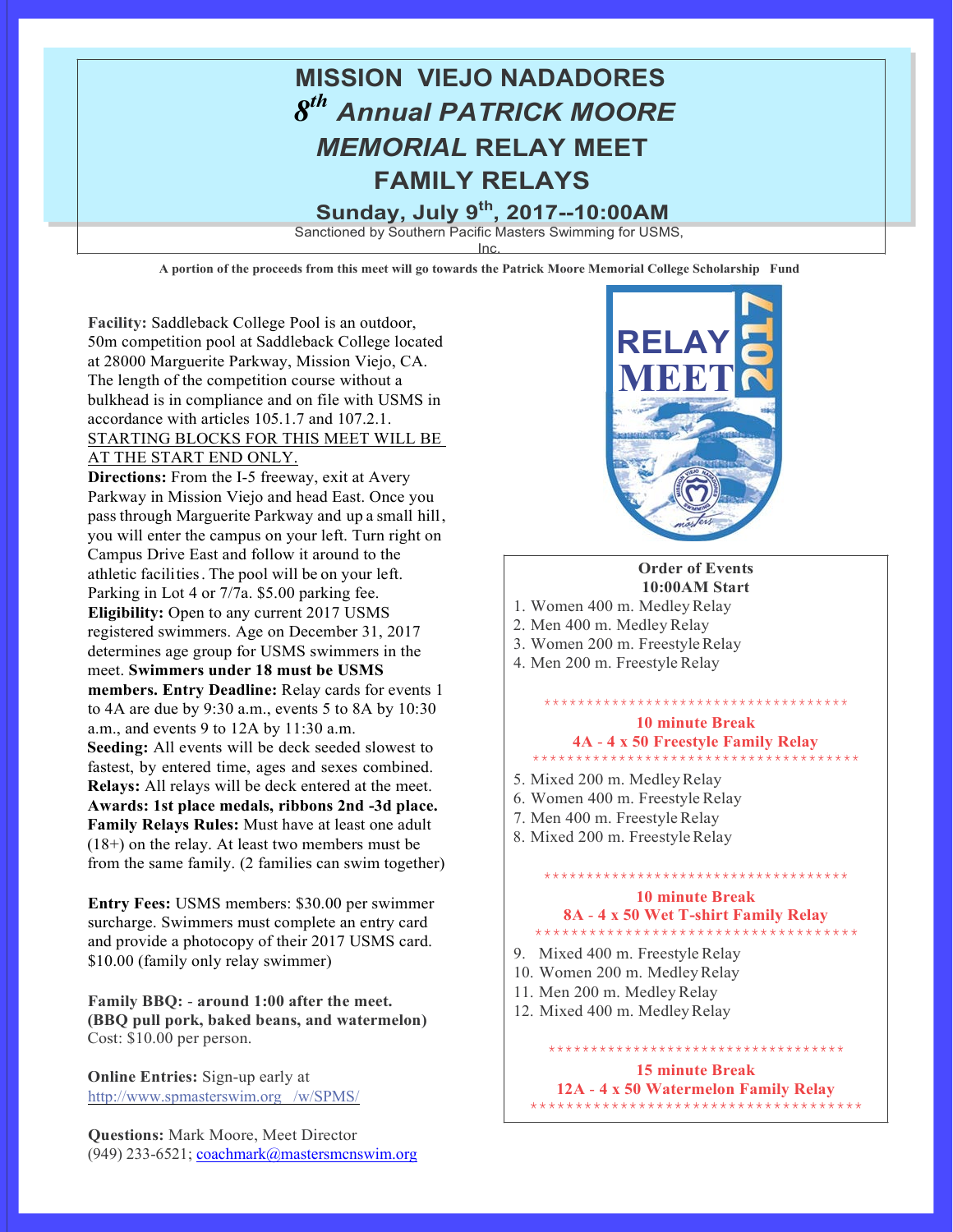## **USA Masters Games 2017 Southwest Zone Long Course Championships July 14 – 16, 2017**

**Sanctioned by San Diego-Imperial Local Masters Swimming Committee for United States Masters Swimming, Inc Sanction #447-S004**

**Facility:** Alga Norte Aquatic Center, 6565 Alicante Road, Carlsbad, CA 92009. The length of the competition course is in compliance and on file with USMS in accordance with USMS Rule Book articles 105.1.7 and 106.2.1, but as a bulkhead course, is subject to length confirmation. Eligibility of times for USMS Top 10 and Records will be contingent on verification of bulkhead placement.

**Directions** from north or south: From the 5 Freeway, exit at La Costa Avenue and head east on La Costa Avenue. Turn left onto El Camino Real. Turn right onto Poinsettia Avenue. Turn left onto Alicante Road. Alga Norte Community Park and Aquatic Center is on the left.

**Fees and Due Date:** Registration fees are \$60 per athlete before June 1 and \$80 per athlete beginning June 1. Additional Swimming Entry Fees are \$4 per individual pool swimming event. There is a \$5.00 service fee at the time of registration. All entries must be received by 11:59 p.m. PDT on Wednesday June 26th, 2017. No individual event deck entries are allowed.

**Eligibility:** All persons holding a 2017 United States Masters Swimming (USMS) membership card or a foreign FINA member equivalent may participate.

**Rules/Entries:** United States Masters swimming rules will govern. Current San Diego-Imperial Masters Swimming meet procedures will be enforced and take precedence over any errors or omissions on this form. The meet referee will be in charge of the meet. Any questions regarding the conduct of the meet should be directed to that person. All events are timed finals. Swimmers are limited to entering a total of 10 individual events for the entire meet and no more than 5 individual events per day. Swimmers may enter only once per relay event. Age as of December 31st, 2017, determines age group for the meet.

**Age Groups:** Individual Events 18–24, 25–29, 30–34, 35–39, 40–44, 45–49, 50–54, 55–59, 60–64, 65–69, 70–74, 75–79, 80–84, 85–89, 90–94, 95–99, 100–104 ... (five-year age groups as high as is necessary). Relay event age groups are 72–99, 100–119, 120– 159, 160–199, 200–239, 240–279, 280–319, 320–359, 360–399 ... (40-year increments as high as is necessary). The aggregate age of the four relay team members shall determine the age group

**Relays:** Relay entries are \$12.00 per relay. All relays will be deck entered. There is no limit on relays, but swimmers may swim only one relay (men, women, or mixed) per event.

**Relay-only Swimmer Registration:** A USMS-registered swimmer who wishes to only swim relay events must enter the meet before the start of event No. 1) by paying the \$12.00 relay-only swimmer entry fee and signing a consolidated entry card and USMS waiver form.

**Seeding:** All events will be seeded and swum slowest to fastest. Men and women will be seeded together for the 800 and 1500 m Freestyle and also the 400 m Individual Medley, based on entry time. Men and women will swim separately for all other individual events. Scoring will be by gender and age group.

**Timing:** Electronic timing will be used and two timers per lane will be provided.

**Check-in:** Positive check-in is required for all events at the pool and will close approximately one hour prior to the event.

**Awards:** Individual: Medals for places 1 to 3. Relays: Medals for 1st place. There will be special awards for high point male and female swimmer in each age group, based on points from individual events. Awards to the top three teams, based on combined scoring for men and women, individual events plus relays.

**Entries:** Register online at<https://usamastersgames2017.com/sports/swimming/>

**Questions:** call 714-273-8793, or send an email to Kenny Brisbin, [ken@supersource.com](mailto:ken%40supersource.com?subject=). For hotels, information, and directions, go to<https://usamastersgames2017.com>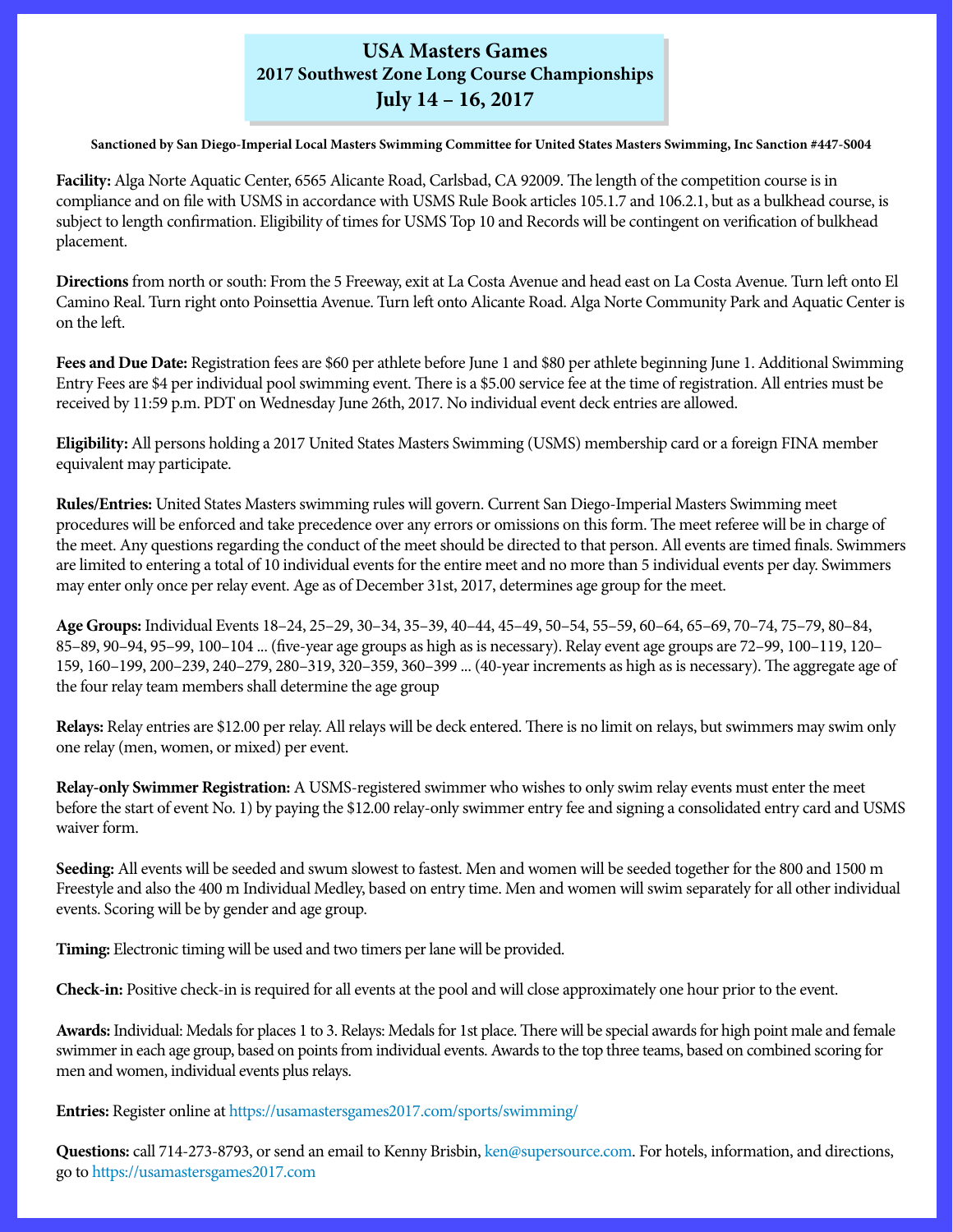# **USA Masters Games 2017 Southwest Zone Long Course Championships**

### **July 14 – 16, 2017**

#### **Friday, July 14th, 2017 Warm-up 8:00 a.m., Meet starts at 9:00 a.m. Check in for the 1500 closes at 8:30am**

- 1. 1500 Freestyle (Women, Men)
- 2. Women's 400 IndividualMedley

3. Men's 400 IndividualMedley

4. \* 400 Freestyle Relay (Women, Men,Mixed)

#### **Saturday, July 15th 2017 Warm-up at 7:00 a.m., Meet starts at 8:00 a.m. Check in for the 400 m Freestyle closes at 7:30 a.m.**

5. Women's 400Freestyle

6. Men's 400 Freestyle

7. Women's 200Butterfly

8. Men's 200 Butterfly

9. \* 800 Freestyle Relay (Women, Men, Mixed)

10. Women's 50Freestyle

11. Men's 50Freestyle

12. Women's 200Breaststroke

13. Men's 200 Breaststroke

14. Mixed 200 FreestyleRelay

15. Women's 100 Backstroke

16. Men's 100Backstroke

17. Women's 50 Butterfly

18. Men's 50 Butterfly

19. Mixed 200 MedleyRelay

20. Women's 100Breaststroke

21. Men's 100Breaststroke

22. Women's 200Freestyle

23. Men's 200Freestyle

#### **Sunday, July 16th 2017 Warm-up at 7:00 a.m., Meet starts at 8:00 a.m. Check in for the 800 m Freestyle closes at 7:30 a.m.**

24. 800 m Freestyle (Women, Men)

25. Women's 200 IndividualMedley

26. Men's 200 IndividualMedley

27. \* 400 Medley Relay (Women, Men,Mixed)

28. Women's 100Freestyle

29. Men's 100Freestyle

30. Women's 50Backstroke

31. Men's 50Backstroke

32. 200 Free Relay (Women, Men)

33. Women's 100 Butterfly

34. Men's 100 Butterfly

35. Women's 50 Breaststroke

36. Men's 50 Breaststroke

37. Women's 200Backstroke

38. Men's 200Backstroke

39. 200 Medley Relay (Women,Men)

\*Relays: A swimmer may swim only one 400 Free Relay, 800 Free Relay, and 400 medley Relay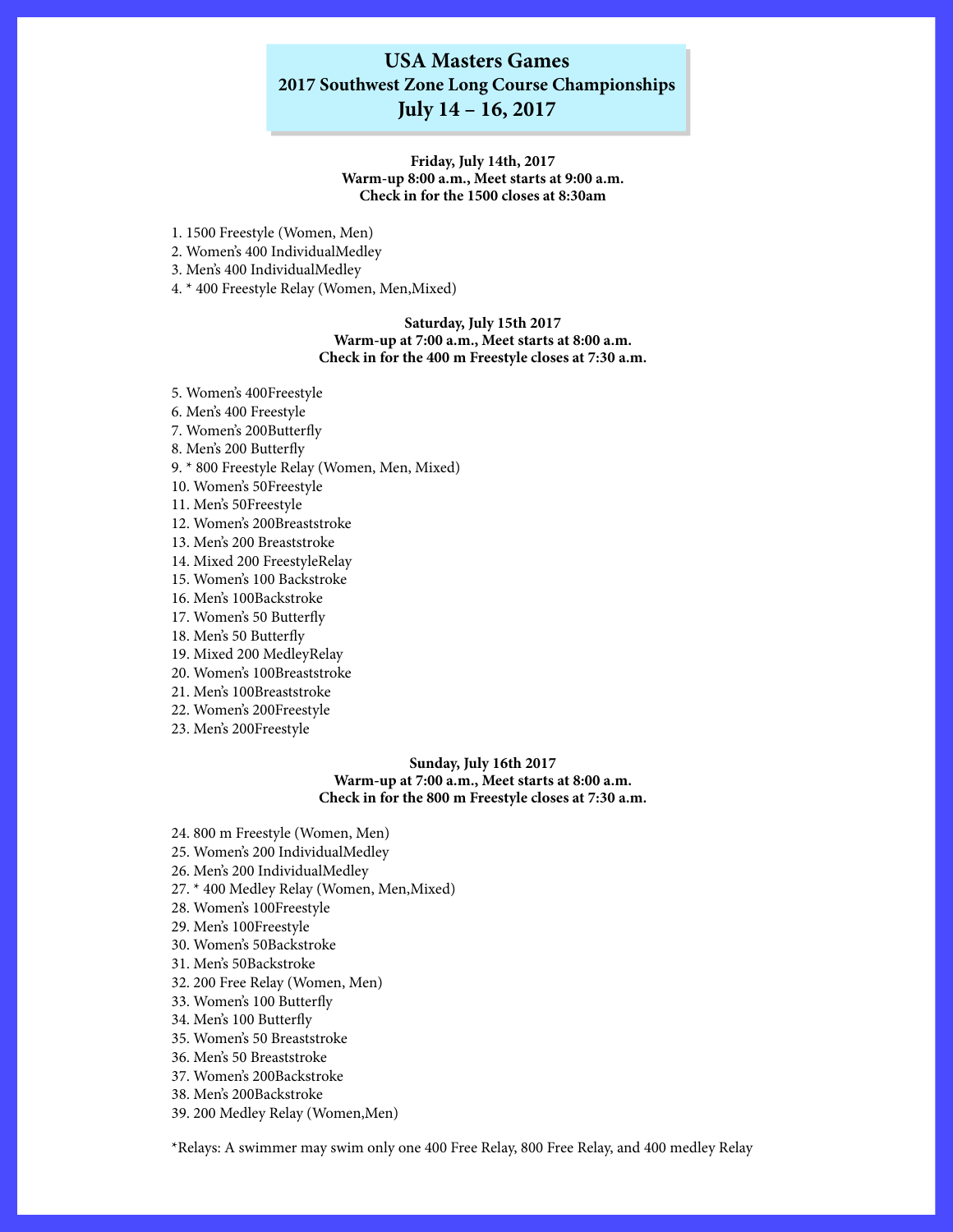# **USA Masters Games 2017 Southwest Zone Long Course Championships**

**July 14 – 16, 2017** 

**Release Of Liability**

#### **PARTICIPANT WAIVER AND RELEASE OF LIABILITY, ASSUMPTION OF RISK AND INDEMNITY AGREEMENT**

For and in consideration of United States Masters Swimming, Inc. ("USMS") allowing me, the undersigned, to participate in any USMS sanctioned or approved activity, including swimming camps, clinics, and exhibitions; learn-to-swim programs; swimming tryouts; fitness and training programs (including dryland training); swim practices and workouts (for both pool and open water); pool meets; open water competitions; local, regional, and national competitions and championships (both pool and open water); and related activities ("Event" or "Events"); I, for myself, and on behalf of my spouse, children, heirs and next of kin, and any legal and personal representatives, executors, administrators, successors, and assigns, hereby agree to and make the following contractual representations pursuant to this Waiver and Release of Liability, Assumption of Risk and Indemnity Agreement (the "Agreement");

1. I hereby certify and represent that (i) I am in good health and in proper physical condition to participate in the Events; and (ii) I have not been advised of any medical conditions that would impair my ability to safely participate in the Events. I agree that it is my sole responsibility to deter-<br>mine whether I am sufficiently fit and healthy enough to particip

2. I acknowledge the inherent risks associated with the sport of swimming. I understand that my participation involves risks and dangers, which include, without limitation, the potential for serious bodily injury, sickness and disease, permanent disability, paralysis and death (from drowning or other causes); loss of or damage to personal property and equipment; exposure to extreme conditions and circumstances; accidents involving other participants, event staff, volunteers or spectators; contact or collision with natural or manmade objects; dangers arising from adverse weather conditions; imperfect water conditions; water and surface hazards; facility issues; equipment failure; inadequate safety measures; participants of varying skill levels; situations beyond the immediate control of the Event organizers; and other undefined, not readily foreseeable and presently unknown risks and dangers ("Risks"). I understand that these Risks may be caused in whole or in part by my own actions or inactions, the actions or inactions of others participating in the Events, or the negligent acts or omissions of the Released Parties defined below, and I hereby expressly assume all such Risks and responsibility for any damages, liabilities, losses or expenses that I incur as a result of my participation in any Events.

3. I agree to be familiar with and to abide by the Rules and Regulations established by USMS, including any safety regulations. I accept sole responsibility for my own conduct and actions while participating in the Events.

4. I hereby Release, Waive and Covenant Not to Sue, and further agree to Indemnify, Defend and Hold Harmless the following parties: USMS, its members, clubs, workout groups, event hosts, employees, and volunteers (including, but not limited to, event directors, coaches, officials, judges, timers, safety marshals, lifeguards, and support boat owners and operators); the USMS Swimming Saves Lives Foundation; USMS Local Masters Swimming Committees (LMSCs); the Event organizers and promoters, sponsors and advertisers; pool facility, lake and property owners or operators hosting the Events; law enforcement agencies and other public entities providing support for the Events; and each of their respective parent, subsidiary and affiliated companies, officers, directors, partners, shareholders, members, agents, employees, and volunteers (individually and collectively, the "Released Parties"), with respect to any liability, claim(s), demand(s), cause(s) of action, damage(s), loss or expense (including court costs and reasonable attorneys' fees) of any kind or nature ("Liability") which may arise out of, result from, or relate in any way to my participation in the Events, including claims for Liability caused in whole or in part by the negligent acts or omissions of the Released Parties.

5. I further agree that if, despite this Agreement, I, or anyone on my behalf, makes a claim for Liability against any of the Released Parties, I will indemnify, defend and hold harmless each of the Released Parties from any such Liabilities which any may be incurred as the result of such claim.

I hereby warrant that I am of legal age and competent to enter into this Agreement, that I have read this Agreement carefully, understand its terms and conditions, acknowledge that I will be giving up substantial legal rights by signing it (including the rights of my spouse, children, heirs and next of kin, and any legal and personal representatives, executors, administrators, successors, and assigns), acknowledge that I have signed this Agreement without any inducement, assurance, or guarantee, and intend for my signature to serve as confirmation of my complete and unconditional acceptance of the terms, conditions and provisions of this Agreement. This Agreement represents the complete understanding between the parties regarding these issues and no oral representations, statements, or inducements have been made apart from this Agreement. If any provision of this Agreement is held to be unlawful, void, or for any reason unenforceable, then that provision shall be deemed severable from this Agreement and shall not affect the validity and enforceability of any remaining provisions.

| Last Name                        | First Name | MI | Sex (circle) | Date of Birth (mm/dd/yy) |  |
|----------------------------------|------------|----|--------------|--------------------------|--|
|                                  |            |    | Μ            |                          |  |
| Street Address, City, State, Zip |            |    |              |                          |  |
|                                  |            |    |              |                          |  |
| Signature of Participant         |            |    | Date Signed  |                          |  |
|                                  |            |    |              |                          |  |
|                                  |            |    |              |                          |  |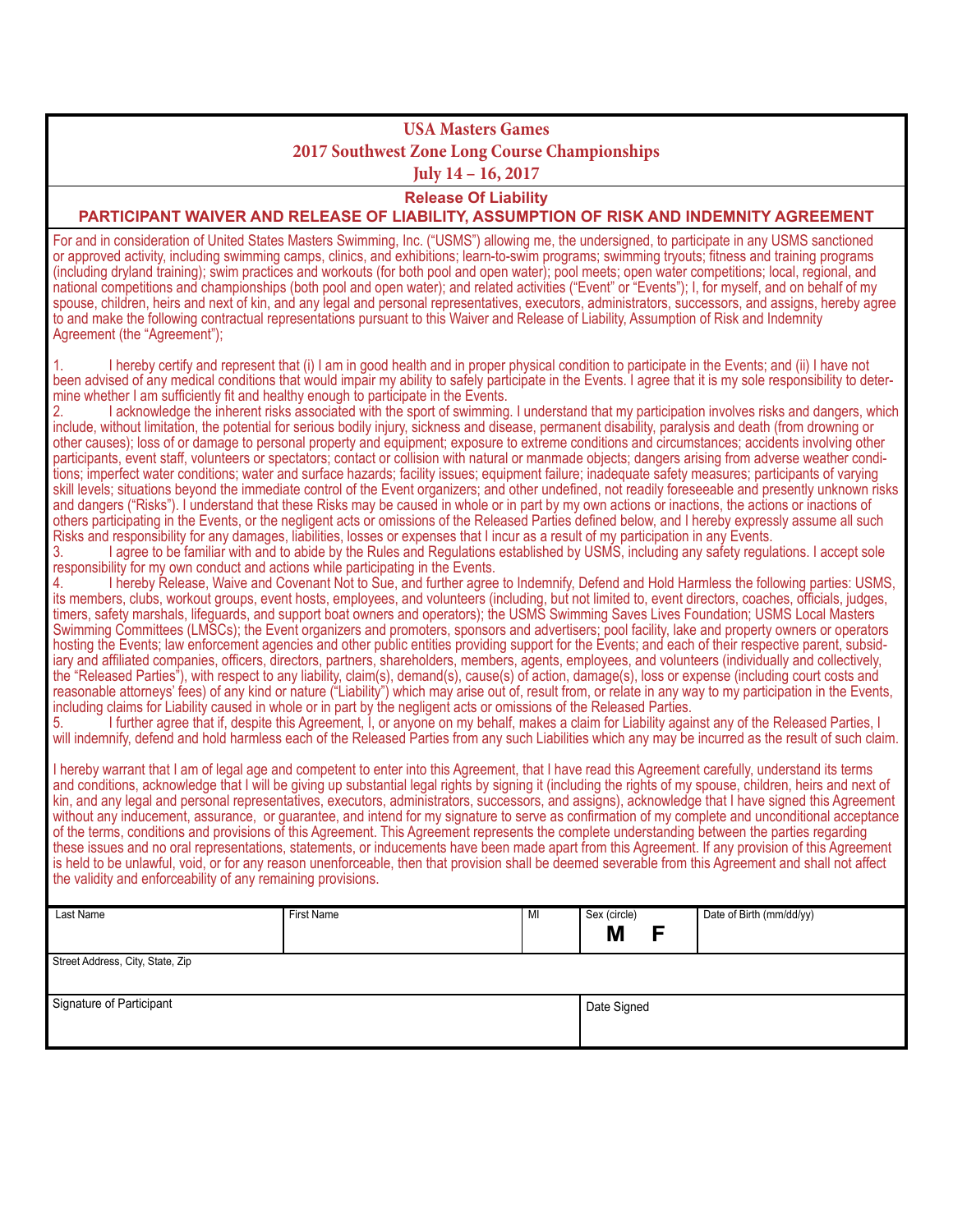

*WTF people are always on the lookout for local, regional, national and sometimes international activities to express their fun-ness. Afterward the eternal question lurks in the deep recesses of their mind, "How Fun Was That?"* 

This edition of OMG2WTF features a club that occupied one of the most iconic pools in Southern California, host to AAU championships (blast from the past!), Olympic Trials, NCAAs, and for most of the last 40+ years the CIF SS championships. Of course it's Belmont Plaza in Long Beach and the Masters club is the **Long Beach Grunions.**

**OMG2WTF (One Man's Guide 2 Where's The Fun?)** 

**Location:** The facility I swam in was at the site of the former Belmont Plaza Pool. The great thing about the location is there is plenty of parking. On the sand in Long Beach can be problematic when it comes to actually getting there. 20 miles from John Wayne Airport down a pretty sketchy 405 going north (30 to 90 minutes) or 24 miles from LAX and the equally sketchy 405 going south. I guarantee getting there is worth it. **Score 4/5**

**Organization:** The club seems well organized. Practices were when they said they were on the website. Practice was run by a coach that introduced me to people at practice. Digital paceclock, a favorite of mine, and a written practice on a whiteboard. When I emailed the coach I got a response back and I found they delivered on everything they said they would. **Score 5/5**

**Cost:** Just have your USMS card (a pic on my phone sufficed). **Score 5/5**

**Facilities:** The pool itself is a temporary pool by Myrtha Pools. They have provided temporary pools for the Olympic Trials and once in it one can't tell the difference. It is a 50 meter by 25 meter pool and we swam the 25 meter direction. There was water polo going on and some club kids as well. A multi use facility for aquatics that accommodated all peacefully. The locker room and rest room situation needs some help as all are temporary facilities similar to what you might have seen at Nationals in Riverside in April. I just counted on a deck change before and after. Additionally the pool deck itself is elevated some 10 feet above the sand providing plenty of beach breeze so bring your parka. **Score 4/5 Fun Factor:** So we come to the most subjective of all the categories. Do you want to walk on deck and feel like you'll

be taken care of? It's like that song from the TV show Cheers, "You wanna go where everybody knows your name". That was a Grunion practice for me. I had a great time, not because of the incredibly effective practice and coaching (it was more than adequate), nor the incredibly awesome facility (also more than adequate). It was a nice cozy practice in the historically super cool town of Long Beach. **Score 5/5**

So there it is. Overall the Grunions score 4.5/5 on the fun rating scale and I look forward to reporting back with more on SPMS programs.